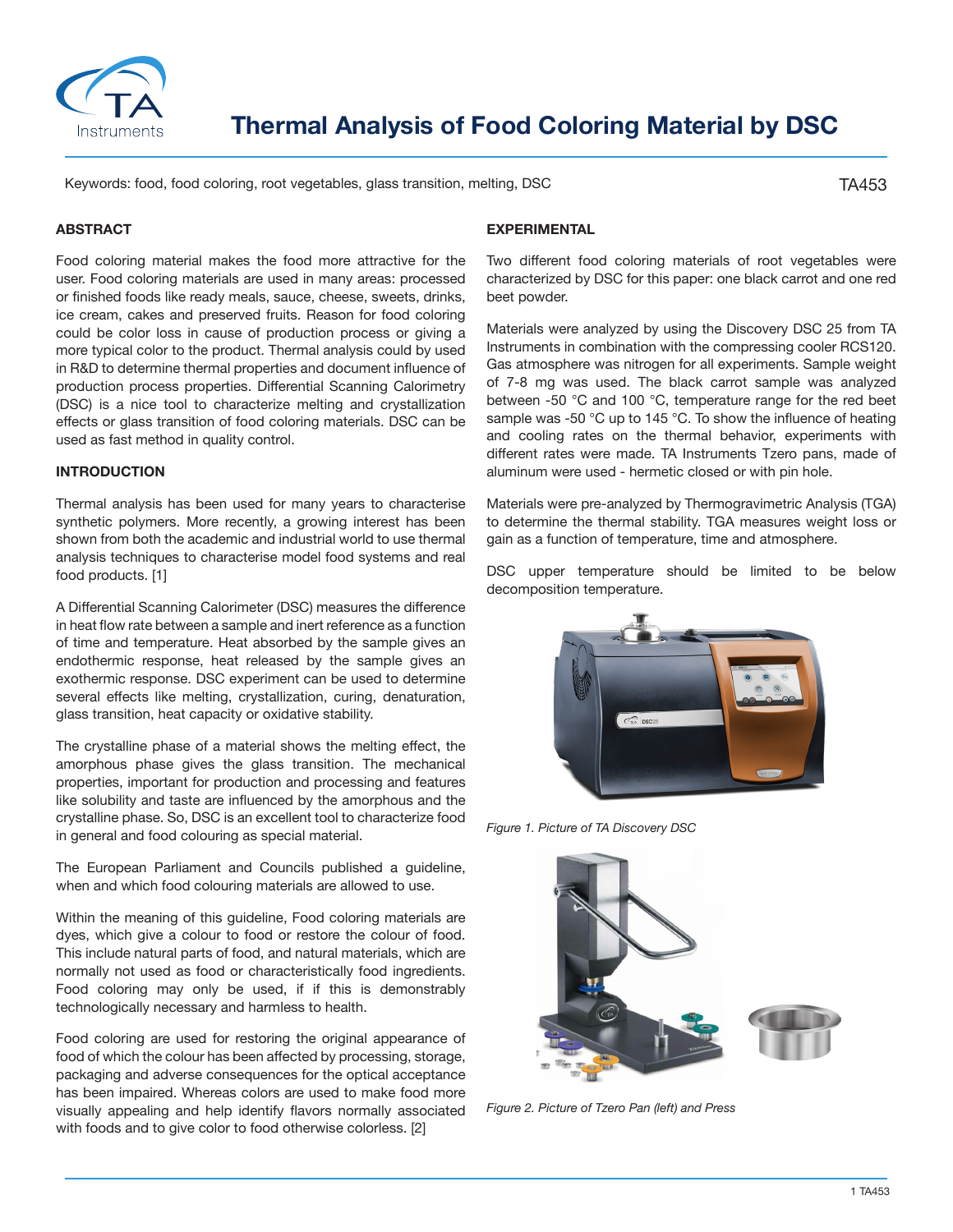## **RESULTS AND DISCUSSIONS**

#### Black carrot powder

Figure 3 shows the result of the TGA pre-experiment. Weight in % is screened over temperature in °C. Material is stable up to 100 °C. Material shows a first weight loss above 150 °C, main decomposition starts above 270 °C.



*Figure 3. Thermal stability by TGA black carrot powder 10 K/min under N<sub>2</sub>* 

In Figure 4 DSC curve of first heating experiment is visible: Heat flow in W/g is screened over temperature in °C. Exothermic effects are going down. Material shows three different, not separated endothermic peaks. Different melting effects are detected.



*Figure 4. First heat (fresh) black carrot 10 K/min*

After first heat, material was cooled down with 10 K/min and heated up in a second heat with 10 K/min. Comparing first and second heat (Figure 5) significant differences are shown, depending on the thermal history, influenced by production processes, storing and cooling rate. Additional detected exothermic effects in the middle temperature range give a notice, that unstable/meta stable crystals are build.



*Figure 5. Comparing first heat (fresh) and second heat black carrot 10 K/min*

Meta stable crystals could melt and re-crystalize during the heating experiment, new build crystals could have higher stability. Crystallization is a kinetic, means time-depending effect. Re-crystallization is always a notice for non-stability, which is important for storing parameter. Different crystal forms could have different properties like solubility, which is an important information for any kind of food coloring materials.

Lower heating rate gives more time to the sample to recrystallize. To check this time effect, material was heating with different heating rates. Figure 6 shows the result with 5, 10 and 20 K/min. Material was cooled down always with 10 K/min before the heating phase.

Using lower heating rate, the exothermic re-crystallization starts at lower temperature – again a good notice for storing stability.

Note: Different signal height depends on heating rate.



*Figure 6. Black carrot comparing different heating rates*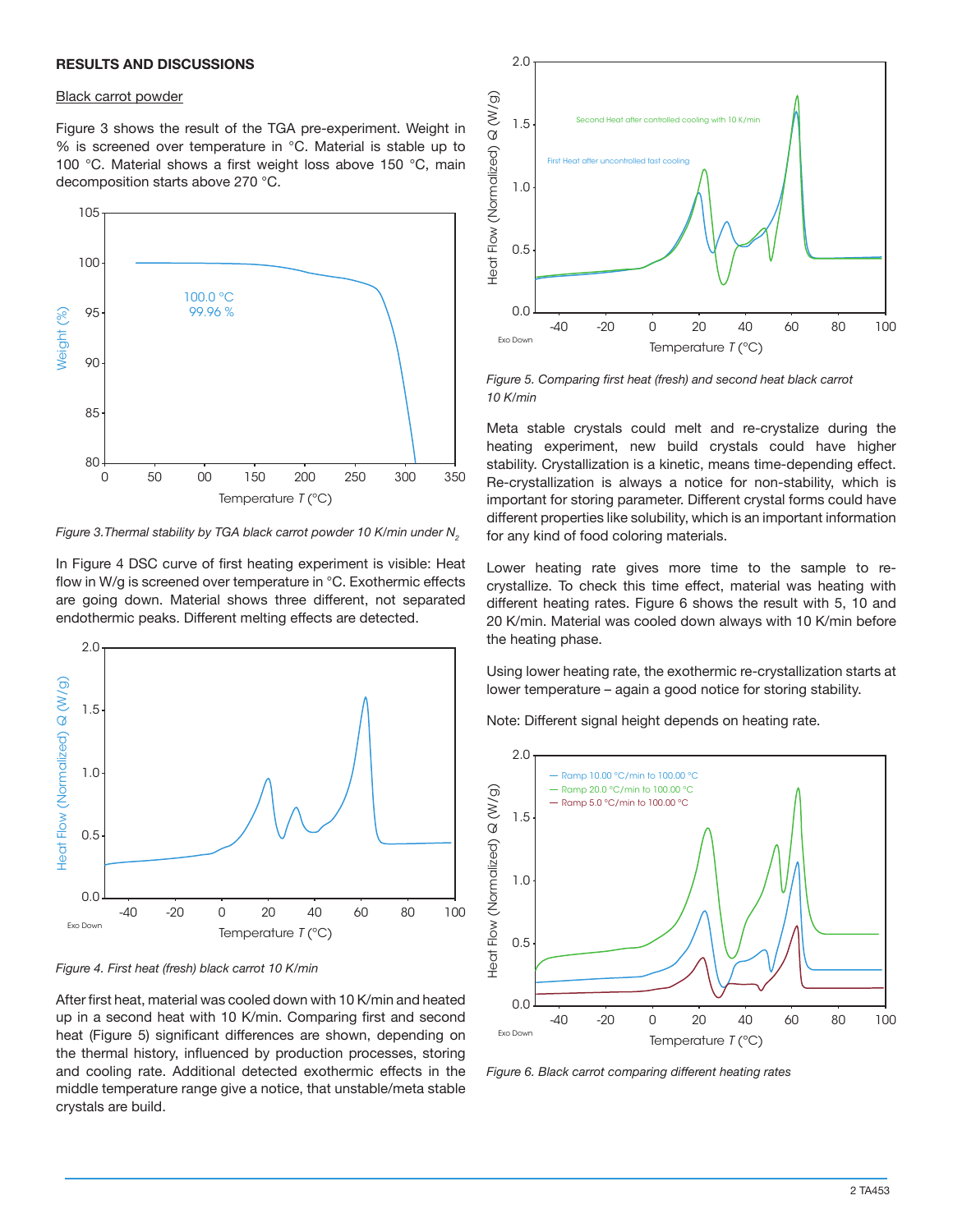In additional experiments the influence of the cooling rate on crystallisation process and subsequent melting effects in heating phase was analysed.

Figure 7 shows the crystallization curves during cooling with 10 and 20 K/min. Time-depending of crystallization is clear visible. Crystallisation starts - specially for the effect around room temperature - at higher temperature, if samples get more time by lower cooling rate.



*Figure 7. Black carrot with different cooling rates*

Figure 8 screens the heating curves (always 10 K/min) after different cooling rates. Influence of uncontrolled cooling is visible in the range -10 °C to 15 °C: an additional exothermic re-crystallization is detected. The temperature range between the main melting effects is influenced by the cooling before, too.



*Figure 8. Black carrot influence of cooling rate to melting effects*

#### Red Beet Results

As pre-experiment, the thermal stability of the red beet powder was determined by Thermogravimetric Analysis: Material was heating with 10 K/min under  $N_{2}$ , the weight curve and the derivative curve in Figure 9 shows several weight loss steps

up to 250 °C. Evaporation of some water in lower temperature range is suspected. The derivative signal gives information about changings in the rate of weight loss. This signal is often used to fix the limits for different weigh change steps.



*Figure 9. TGA red beat powder 10 K/min under N<sub>2</sub>* 

The heat flow signal is typically given in W/g. If the weight is changing by loss of water, the quantity of the Heat Flow is falsified. Additional, water is a very good plasticizer. Absence of water could shift the glass transition. For these reasons, material was analysed two times: one time in a hermetic closed sample pan, additional in a non-hermetic pan with pin whole.

DSC graph in Figure 10 is showing the first and second heating and cooling curves as an overview. All curves show the step change in heat flow: The Glass transition is detected. The overlapping endothermic peak in the first heat is called "Enthalpic Relaxation", cause could be production or storing processes.



*Figure 10. Red beet powder hermetic*

Figure 11 shows the comparing of first and second heat in a non-hermetic pan. In the first heat an additional endothermic evaporation peak is detected. The glass transition in the second heat is shifted around 50 °C to higher temperature, in cause of loosing the plasticizer water in the first heat.